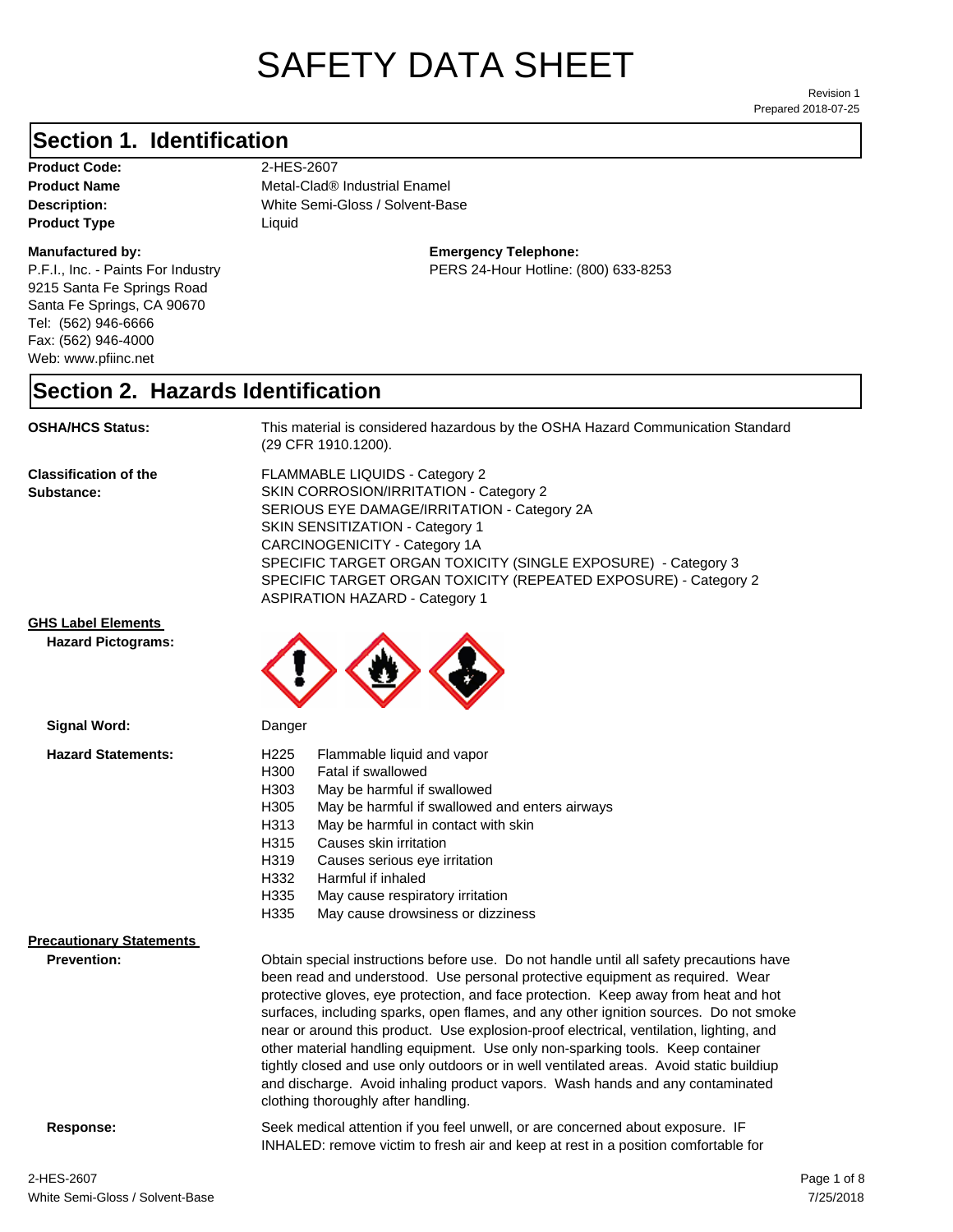| <b>Storage &amp; Disposal:</b>              | breathing. IF SWALLOWED: contact a poison control center or physician immediately.<br>Do not induce vomiting. IN CASE OF SKIN OR HAIR CONTACT: remove all<br>contaminated clothing, and wash skin with soap and water. If irritation or rash occurs,<br>get medical attention. IF IN EYES: rinse with copious amounts of water for several<br>minutes. Remove contact lenses, if present and easy to do so. If eye irritation persists,<br>seek medical attention.<br>Store in a locked and secure environment. Store in a cool, well ventilated area away<br>from direct sunlight and heat. Dispose of contents and container in accordance with all<br>local, regional, state, and federal regulations.                                                                                                                                                                                                                                                                                                                |
|---------------------------------------------|--------------------------------------------------------------------------------------------------------------------------------------------------------------------------------------------------------------------------------------------------------------------------------------------------------------------------------------------------------------------------------------------------------------------------------------------------------------------------------------------------------------------------------------------------------------------------------------------------------------------------------------------------------------------------------------------------------------------------------------------------------------------------------------------------------------------------------------------------------------------------------------------------------------------------------------------------------------------------------------------------------------------------|
| <b>Supplemental Label</b><br>Elements:      | Ensure adequate ventilation at all times when using this product and when sanding the<br>dried film. Wear an appropriate, NIOSH approved particulate respirator. Follow all<br>respirator manufacturer's directions for proper use. Abrading or sanding this product's<br>dried film may release crystalline silica which has been shown to cause lung damage<br>and may cause cancer following long term exposure. Rags, sandpaper, steel wool,<br>and other abrading materials or waste containing this product may spontaneously<br>combust when improperly disposed of. Product contains solvents which can cause<br>permanent brain and nervous system damage. Intentional misuse by concentrating<br>and inhaling the contents of this product can be harmful or fatal. Do not transfer<br>contents to another container.<br>PROPOSITION 65 WARNING: this product contains chemicals known to the State of<br>California to cause cancer and birth defects or other reproductive harm.<br>FOR INDUSTRIAL USE ONLY. |
| <b>Hazards not otherwise</b><br>classified: | None known.                                                                                                                                                                                                                                                                                                                                                                                                                                                                                                                                                                                                                                                                                                                                                                                                                                                                                                                                                                                                              |

# **Section 3. Composition/Information on Ingredients**

| Chemical Name / CAS No                                                             |
|------------------------------------------------------------------------------------|
| Calcium Carbonate<br>1317-65-3<br>20 to 30%                                        |
| <b>Regular Mineral Spirits</b><br>64741-41-9<br>5 to 10%<br>Vapor Pressure: 2 mmHg |
| <b>Titanium Dioxide</b><br>13463-67-7<br>5 to 10%                                  |
| Acetone<br>67-64-1<br>5 to 10%<br>Vapor Pressure: 30.796 kPA                       |
| <b>Mineral Spirits</b><br>8052-41-3<br>5 to 10%<br>Vapor Pressure: 2 mmHg          |
| Talc<br>14807-96-6<br>1 to 5%                                                      |
| Xylene<br>1330-20-7<br>1 to 5%<br>Vapor Pressure: 1.06 kPa                         |

### **Section 4. First Aid Measures**

#### **Description of First Aid Measures**

Eye Contact: **IMMED** Immediately flush eyes with copious amounts of water. Remove any contact lenses. Rinse for at least 10 minutes. Get medical attention.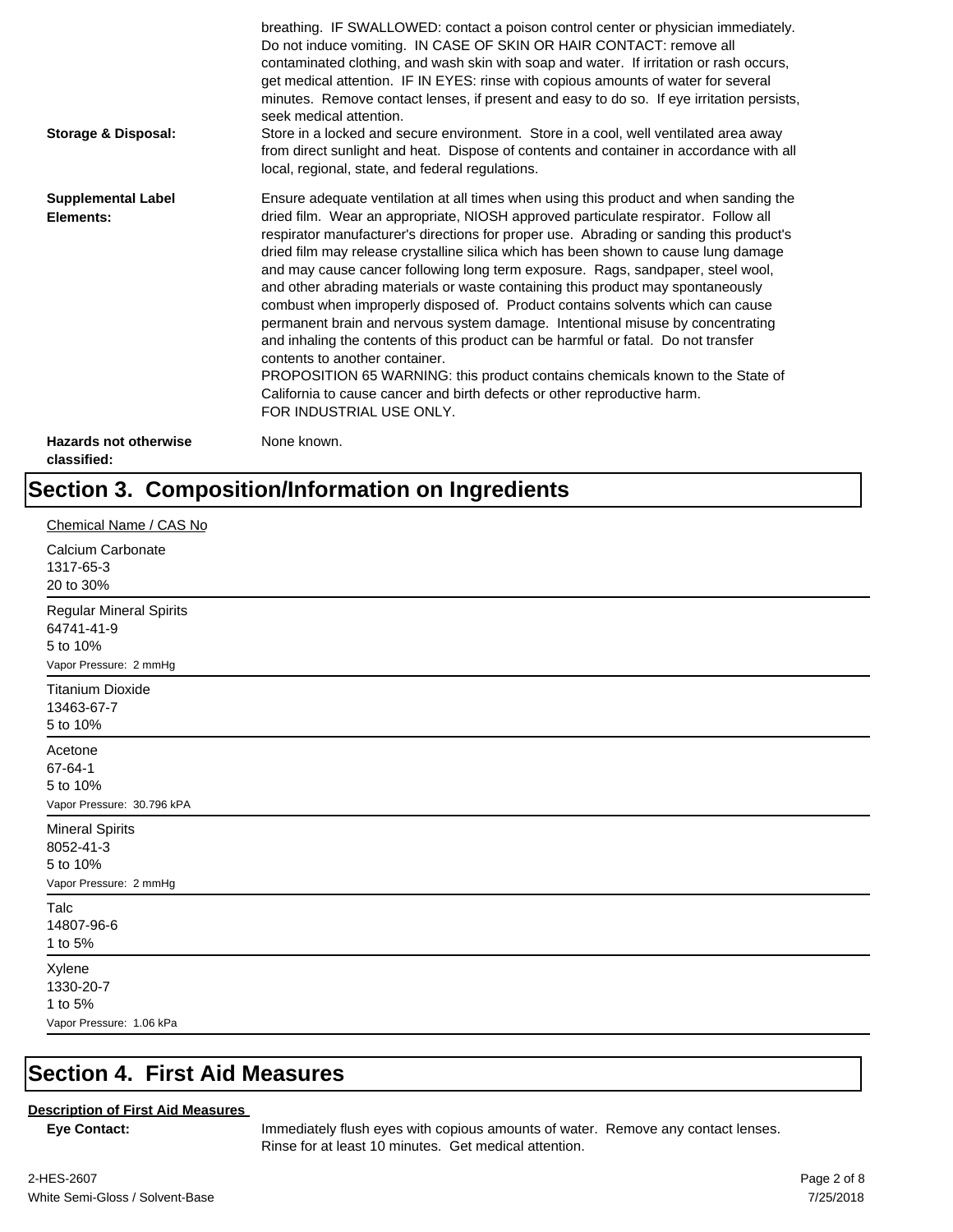| Inhalation:                                         | Remove victim to fresh air and maintain in a rest position comfortable for breathing. If<br>fumes are still present, all rescuers should wear appropriate respirators. If victim<br>exhibits irregular breathing, trained personnel should provide artificial respiration or<br>oxygen. Mouth-to-mouth resuscitation may be dangerous. If necessary, contact a<br>poison control center or physician immediately. If victim is unconscious, place in a<br>recovery position and seek medical help immediately. Maintain an open airway for the<br>victim.                                                                                                                                                                                                                                                                             |  |
|-----------------------------------------------------|---------------------------------------------------------------------------------------------------------------------------------------------------------------------------------------------------------------------------------------------------------------------------------------------------------------------------------------------------------------------------------------------------------------------------------------------------------------------------------------------------------------------------------------------------------------------------------------------------------------------------------------------------------------------------------------------------------------------------------------------------------------------------------------------------------------------------------------|--|
| <b>Skin Contact:</b>                                | Wash affected areas with soap and water. Remove contaminated clothing and shoes.<br>Continue to rinse the affected area for at least ten minutes. Get medical attention if<br>discomfort continues. Avoid further exposure in the event of any symptoms or<br>complaints.                                                                                                                                                                                                                                                                                                                                                                                                                                                                                                                                                             |  |
| Ingestion:                                          | If product is ingested, contact a poison control center or a physician immediately. Do<br>not induce vomitting. Rinse mouth with water and remove dentures, if any. Remove<br>victim to fresh air and keep at rest in a comfortable position to facilitate breathing. If<br>the victim is conscious and the product has been swallowed, provide small quantities of<br>water to drink. Cease if the victim feels sick, as vomitting may be dangerous.<br>Aspiration hazard if swallowed. This product can enter the lungs and cause damage.<br>If vomitting occurs, the head should be kept low so that vomit does not enter the lungs.<br>Never administer anything by mouth to an unconscious person. If unconscious, place<br>in a recovery position while medical attention is sought. Maintain an open airway for<br>the victim. |  |
| <b>Potential Acute Health Effects</b>               |                                                                                                                                                                                                                                                                                                                                                                                                                                                                                                                                                                                                                                                                                                                                                                                                                                       |  |
| <b>Eye Contact:</b>                                 | Causes serious eye irritation.                                                                                                                                                                                                                                                                                                                                                                                                                                                                                                                                                                                                                                                                                                                                                                                                        |  |
| Inhalation:                                         | Can cause central nervous system depression. May cause drowsiness and dizziness<br>as well as respiratory irritation.                                                                                                                                                                                                                                                                                                                                                                                                                                                                                                                                                                                                                                                                                                                 |  |
| <b>Skin Contact:</b>                                | Causes skin irritation. May cause an allergic skin reaction.                                                                                                                                                                                                                                                                                                                                                                                                                                                                                                                                                                                                                                                                                                                                                                          |  |
| Ingestion:                                          | Can cause central nervous system depression. May be fatal if swallowed and allowed<br>to enter airways. Irritating to mouth, throat and stomach.                                                                                                                                                                                                                                                                                                                                                                                                                                                                                                                                                                                                                                                                                      |  |
| Over-Exposure Signs & Symptoms                      |                                                                                                                                                                                                                                                                                                                                                                                                                                                                                                                                                                                                                                                                                                                                                                                                                                       |  |
| <b>Eye Contact:</b>                                 | Adverse symptoms may include: pain or irritation, watering, redness.                                                                                                                                                                                                                                                                                                                                                                                                                                                                                                                                                                                                                                                                                                                                                                  |  |
| Inhalation:                                         | Adverse symptoms may include: respiratory tract irritation, coughing, nausea or<br>vomiting, headache, drowsiness or fatigue, dizziness or vertigo, unconsciousness.                                                                                                                                                                                                                                                                                                                                                                                                                                                                                                                                                                                                                                                                  |  |
| <b>Skin Contact:</b>                                | Adverse symptoms may include: irritation, redness.                                                                                                                                                                                                                                                                                                                                                                                                                                                                                                                                                                                                                                                                                                                                                                                    |  |
| Ingestion:                                          | Adverse symptoms may include: nausea, vomiting.                                                                                                                                                                                                                                                                                                                                                                                                                                                                                                                                                                                                                                                                                                                                                                                       |  |
|                                                     | Indication of immediate medical attention and special treatment needed                                                                                                                                                                                                                                                                                                                                                                                                                                                                                                                                                                                                                                                                                                                                                                |  |
| <b>Notes to Physician:</b>                          | Treat symptomatically. Contact poison treatment specialists if large quantities have<br>been ingested or inhaled.                                                                                                                                                                                                                                                                                                                                                                                                                                                                                                                                                                                                                                                                                                                     |  |
| <b>Specific Treatments:</b>                         | None specified.                                                                                                                                                                                                                                                                                                                                                                                                                                                                                                                                                                                                                                                                                                                                                                                                                       |  |
| <b>Protection of First Aid</b><br><b>Providers:</b> | No action should be taken involving any personal risk or without proper training. If<br>fumes are still present, rescuers should wear appropriate respirators or a self<br>contained breathing apparatus. Mouth-to-mouth resuscitation may be dangerous for<br>the first aid provider. Wash all contaminated clothing with soap and water before<br>removal.                                                                                                                                                                                                                                                                                                                                                                                                                                                                          |  |

# **Section 5. Fire Fighting Measures**

| <b>Extinguishing Media</b> |                                                                                                                                                                                                                                                                                                                                                                                                                   |
|----------------------------|-------------------------------------------------------------------------------------------------------------------------------------------------------------------------------------------------------------------------------------------------------------------------------------------------------------------------------------------------------------------------------------------------------------------|
| <b>Suitable Media:</b>     | Dry chemical, CO2, water spray (fog), foam, dry sand.                                                                                                                                                                                                                                                                                                                                                             |
| Unsuitable Media:          | Do not use water jet.                                                                                                                                                                                                                                                                                                                                                                                             |
| <b>Specific Hazards:</b>   | The material contains flammable liquid and vapor. Closed containers may explode<br>when exposed to extreme heat as a result of buildup of steam. Vapors may form<br>explosive mixtures with air. Vapors can travel to a source of ignition and flash back.<br>Keep containers tightly closed and isolate from heat, electrical equipment, sparks, and<br>open flames. No unusual fire or explosion hazards noted. |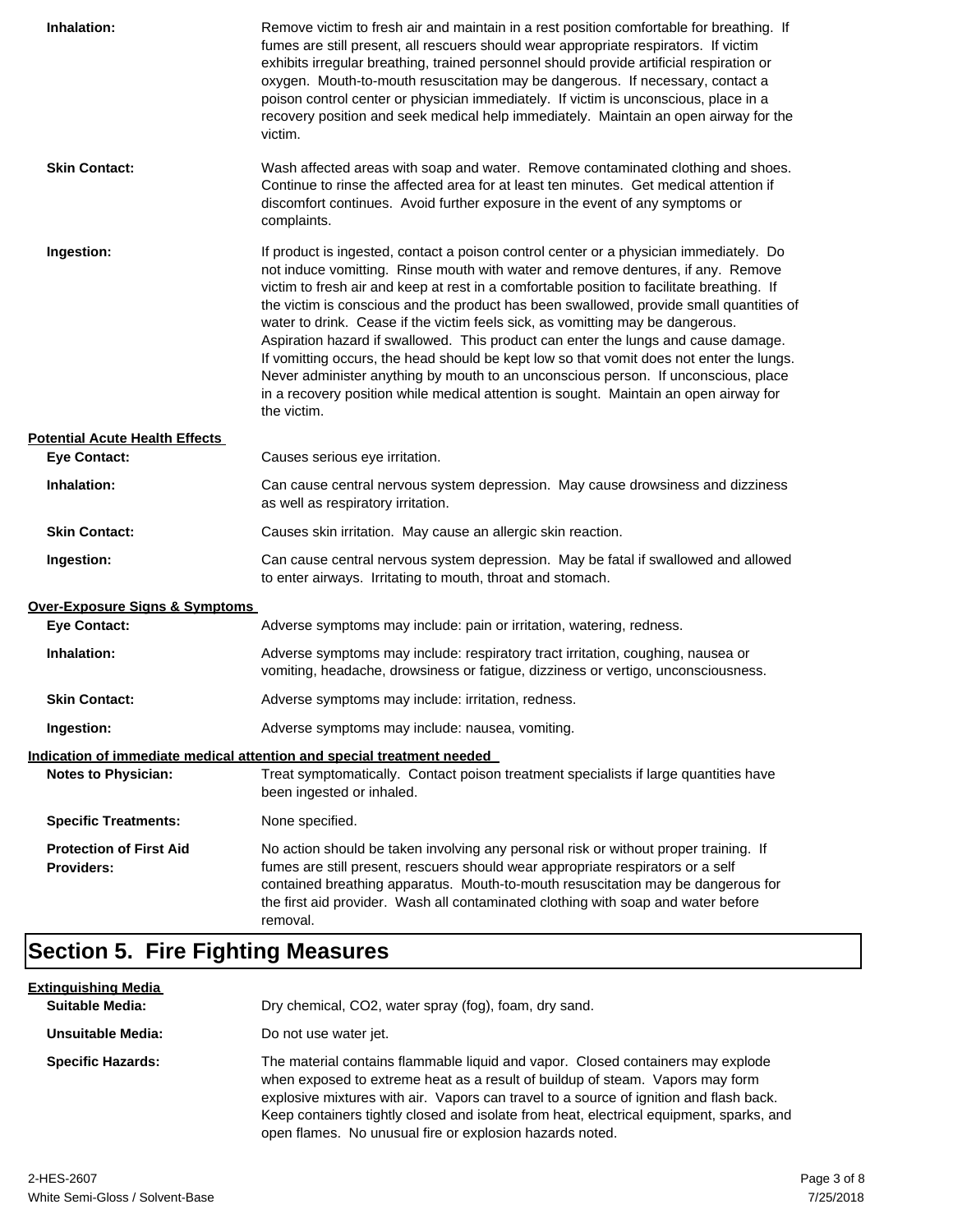Water may be used to cool closed containers to prevent pressure buildup and possible autoignition or explosion. Evacuate area and fight fire from safe distance. Containers may explode when heated. Firefighters should wear appropriate protective equipment and self-contained breathing apparatus with a full face-piece operated in positive pressure mode.

#### **Section 6. Accidental Release Measures**

| <b>Environmental Precautions:</b>                               | Avoid dispersal of spilled material and runoff from contacting soil, waterways, drains,<br>and sewers. Inform the relevant authorities if the product has caused environmental<br>pollution.                                                                                                                                                                                                                                                                                                                                                                                        |
|-----------------------------------------------------------------|-------------------------------------------------------------------------------------------------------------------------------------------------------------------------------------------------------------------------------------------------------------------------------------------------------------------------------------------------------------------------------------------------------------------------------------------------------------------------------------------------------------------------------------------------------------------------------------|
| <b>Steps to be Taken if Material</b><br>is Released or Spilled: | Contain spilled liquid with sand or earth. Do not use combustible materials such as<br>sawdust. Eliminate all ignition sources and use explosion-proof equipment. Place<br>material in a container and dispose of according to local, regional, state, and federal<br>regulations. Ventilate area and remove product with inert absorbent and non-sparking<br>tools. Do not incinerate closed containers.                                                                                                                                                                           |
| <b>Small Spills:</b>                                            | Stop leak if doing so can be done without risk. Remove containers from spill area.<br>Use non-sparking tools. Dilute with water and mop up if water-soluble. If not<br>water-soluble, absorb with inert dry material and place in appropriate waste container.<br>Dispose of via a licensed waste disposal contractor.                                                                                                                                                                                                                                                              |
| Large Spills:                                                   | Stop leak if doing so can be done without risk. Remove containers from spill area.<br>Use non-sparking tools. Approach the release from upwind. Prevent entry into<br>sewers, waterways, basements, or confined areas. Wash spillages into an effluent<br>treatment plant or proceed as follows: contain and collect spillage with inert absorbent<br>materials and place in a container for disposal according to local regulations. Dispose<br>of via a licensed waste disposal contractor. See Section 1 for emergency contact<br>information and Section 13 for waste disposal. |

#### **Section 7. Handling and Storage**

**Handling:** Wash thoroughly after handling. Eating, drinking, and smoking should be prohibited in areas where this material is handled, stored, and processed. Wash hands and face before eating or drinking. Remove contaminated clothing and launder before reuse. Use only with adequate ventilation. Follow all SDS and label precautions even after container is emptied, as it may retain product residues. Avoid breathing fumes, vapors, or mist. Avoid contact with eyes, skin, and clothing.

Storage: Store in a dry, cool, well ventilated place. Keep container tightly closed while not in use. Isolate from heat, electrical equipment, sparks, and open flame. Do not store above 120 degrees Fahrenheit. Store large quantities in buildings designed and protected for storage of NFPA Class II combustible liquids. Protect from heat, moisture, and foreign materials.

#### **Section 8. Exposure Controls/Personal Protection**

| Chemical Name / CAS No<br>Calcium Carbonate<br>1317-65-3<br>20 to 30%              | <b>OSHA Exposure Limits</b><br>$15 \text{ mg/m}$ | <b>ACGIH Exposure Limits</b><br>$10 \text{ mg/m}$ | <b>Other Exposure Limits</b> |
|------------------------------------------------------------------------------------|--------------------------------------------------|---------------------------------------------------|------------------------------|
| <b>Regular Mineral Spirits</b><br>64741-41-9<br>5 to 10%<br>Vapor Pressure: 2 mmHg | $100$ ppm                                        | $100$ ppm                                         |                              |
| <b>Titanium Dioxide</b><br>13463-67-7<br>5 to 10%                                  | $5$ mg/m $3$                                     | 10 mg/m3                                          |                              |
| Acetone<br>67-64-1<br>5 to 10%<br>Vapor Pressure: 30.796 kPA                       | 1,000 ppm                                        | 500 ppm                                           |                              |
| <b>Mineral Spirits</b><br>2-HES-2607<br>White Semi-Gloss / Solvent-Base            | $100$ ppm                                        | $100$ ppm                                         | Page 4 of 8<br>7/25/2018     |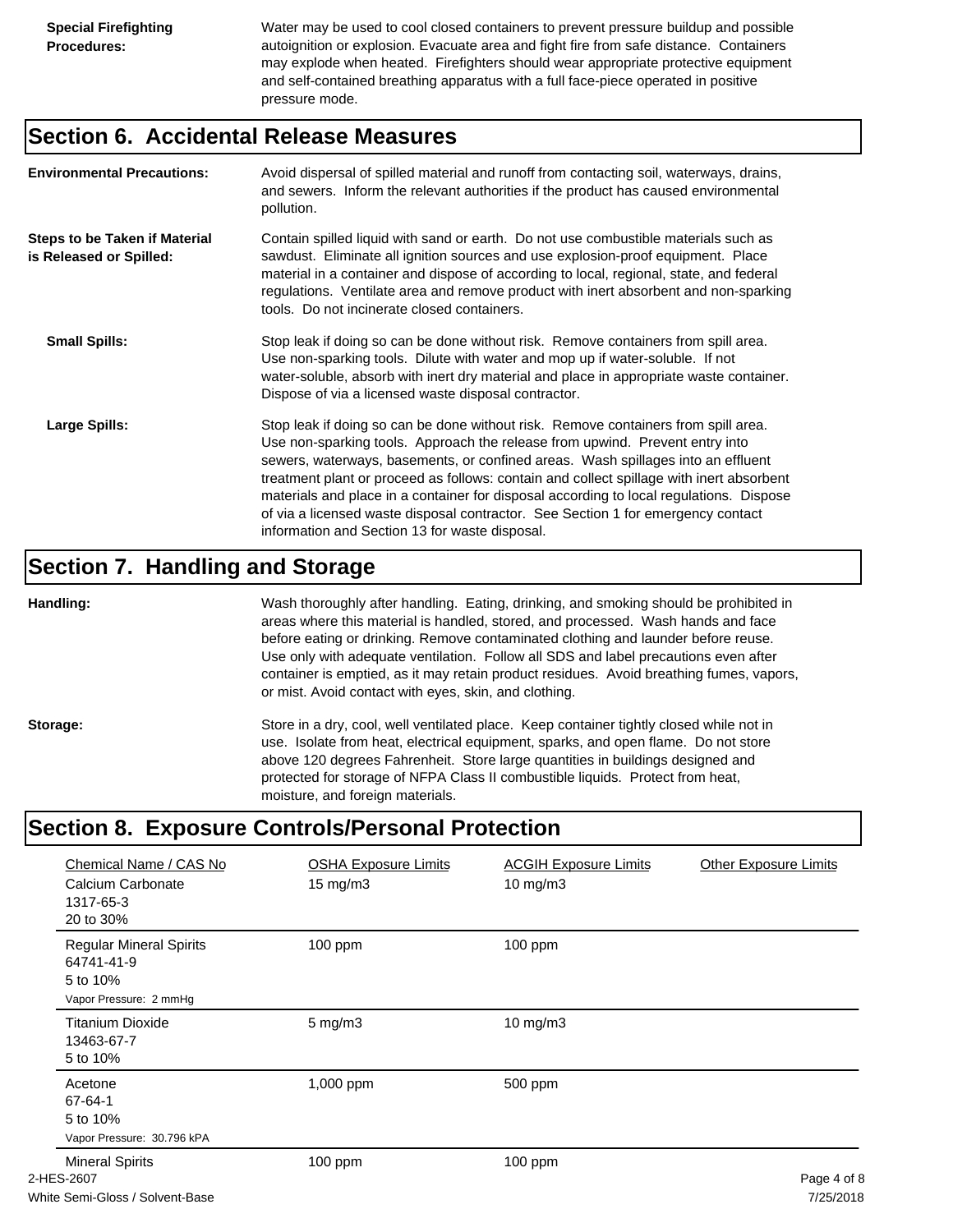| Talc<br>14807-96-6<br>1 to 5%                              | 20 mppcf                                                                                                                                                                                                                                                                                                                                                                                                                                                                                                                                                                                                                                                                                                                                                                                                              | $2$ mg/m $3$ |  |
|------------------------------------------------------------|-----------------------------------------------------------------------------------------------------------------------------------------------------------------------------------------------------------------------------------------------------------------------------------------------------------------------------------------------------------------------------------------------------------------------------------------------------------------------------------------------------------------------------------------------------------------------------------------------------------------------------------------------------------------------------------------------------------------------------------------------------------------------------------------------------------------------|--------------|--|
| Xylene<br>1330-20-7<br>1 to 5%<br>Vapor Pressure: 1.06 kPa | $100$ ppm                                                                                                                                                                                                                                                                                                                                                                                                                                                                                                                                                                                                                                                                                                                                                                                                             | $100$ ppm    |  |
| <b>Engineering Controls:</b>                               | Use process enclosures, local exhaust ventilation, or other engineering controls to<br>keep worker exposure to airborne contaminants below any recommended or statutory<br>limits. The engineering controls also need to keep gas, vapor, or dust concentrations<br>below any lower explosive limits. Use explosion-proof ventilation equipment.                                                                                                                                                                                                                                                                                                                                                                                                                                                                      |              |  |
| <b>Environmental Controls:</b>                             | Emissions from ventilation or work process equipment should be checked to ensure<br>they comply with the requirements of environmental protection legislation. In some<br>cases, fume scrubbers, filters, and other engineering modifications to the process<br>equipment may be required to reduce emissions to acceptable levels.                                                                                                                                                                                                                                                                                                                                                                                                                                                                                   |              |  |
| <b>Respiratory Protection:</b>                             | Use a properly fitted, air-purifying or air-fed respirator complying with an approved<br>standard if a risk assessment indicates this is necessary. Respiratory protection<br>programs that meet OSHA 1910.134 and ANSI Z88.2 requirements must be followed<br>when workplace conditions warrant a respirator's use. A NIOSH/MSHA approved<br>respirator with an organic vapor cartridge may be permissible under circumstances<br>where airborne concentrations are expected to exceed exposure limits. Protection<br>provided by air purifying respirators is limited. Use a positive pressure, air supplied<br>respirator if there is any potential for an uncontrolled release, exposure levels are not<br>known, or in any circumstances where air purifying respirators may not provide<br>adequate protection. |              |  |
| <b>Skin Protection:</b>                                    | Use impervious, chemical resistant gloves to prevent prolonged skin contact and<br>absorption of material through the skin. Nitrile or neoprene gloves may afford<br>adequate protection. Personal protective equipment for the body should be selected<br>based on the task being performed and the risks involved, and should be approved by<br>a specialist before handling this product. Where there is a risk of ignition from static<br>electricity, wear anti-static protective clothing. For best protection, the clothing should<br>include anti-static boots, gloves, and overalls. Appropriate footwear should always be<br>used.                                                                                                                                                                          |              |  |
| <b>Eye Protection:</b>                                     | Safety eyewear, such as splash goggles or a full face shield, should be worn at all<br>times to protect against splashes of liquids.                                                                                                                                                                                                                                                                                                                                                                                                                                                                                                                                                                                                                                                                                  |              |  |
| <b>Hygienic Measures:</b>                                  | Wash thoroughly with soap and water before eating, drinking, or smoking. Remove<br>contaminated clothing immediately and launder before reuse.                                                                                                                                                                                                                                                                                                                                                                                                                                                                                                                                                                                                                                                                        |              |  |

### **Section 9. Physical and Chemical Properties**

Physical State: Liquid Odor: Solvent odor Vapor Density Heavier than air Vapor Density 3.93 Vapor Pressure 10 kPA Evaporation Rate Slower than ether Boiling Range 56 to 157 C Specific Gravity (SG) 1.351 Material VOC (Lb / Gal) 2.01 Material VOC (g / L) 241.00 Coating VOC (Lb/Gal) 2.28 Coating VOC (g/L) 273.06 Flash Point: 32 C (90 F) Autoignition: Will not occur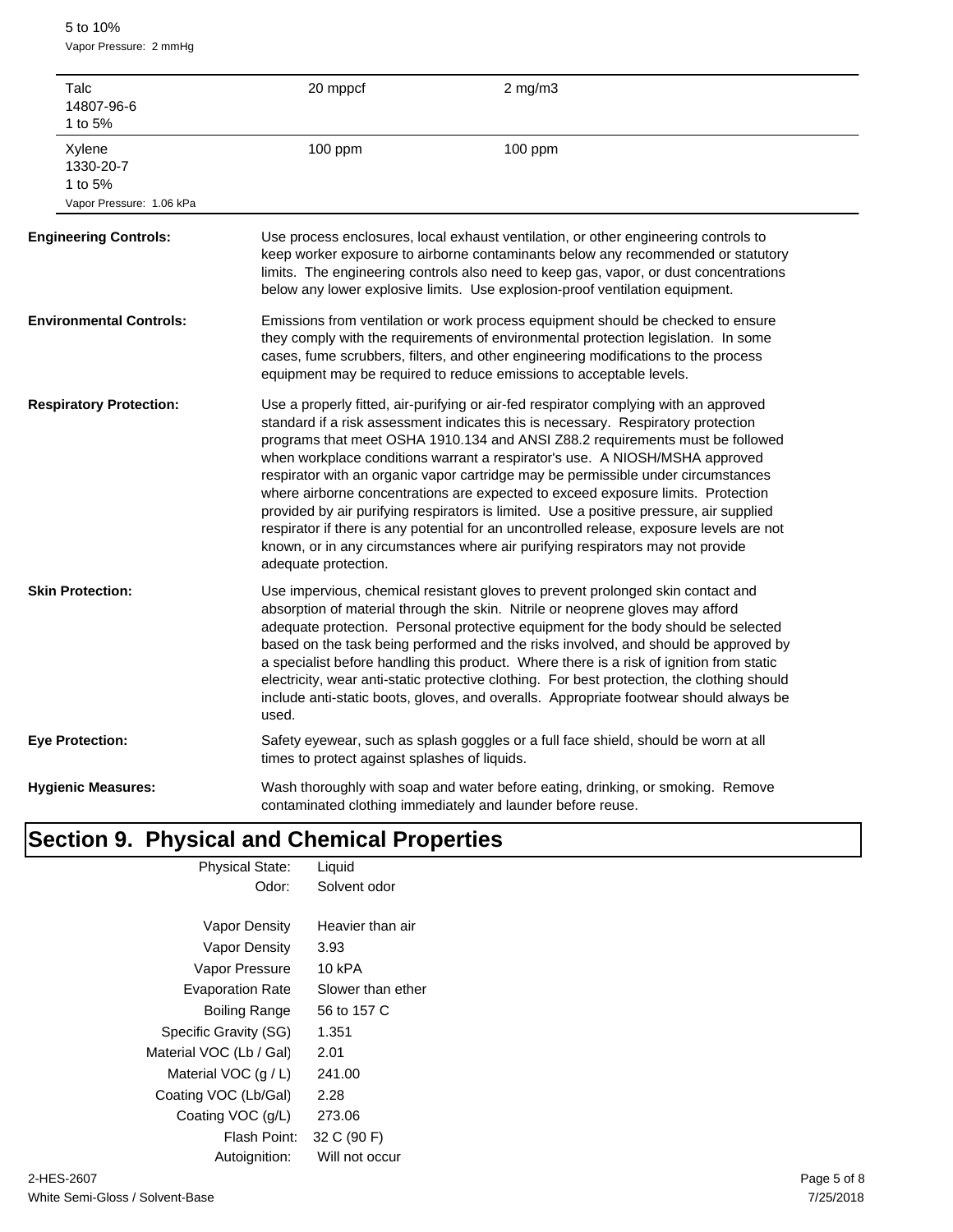LEL: 1.0 % UEL: 12.8 % Partition Coefficient, Not available n-octanol/water:

Auto-ignition temperature: Not available

# **Section 10. Stability and Reactivity**

| <b>Conditions to Avoid:</b>      | Avoid temperatures above 120 degrees Fahrenheit. Avoid all possible sources of<br>ignition. Do not pressurize, cut, weld, braze, drill, or expose containers to heat. Do not<br>allow vapor to accumulate in low or confined areas. Avoid contact with strong acid and<br>strong bases. |  |
|----------------------------------|-----------------------------------------------------------------------------------------------------------------------------------------------------------------------------------------------------------------------------------------------------------------------------------------|--|
| Incompatibility:                 | Incompatible with strong oxidizing agents.                                                                                                                                                                                                                                              |  |
| <b>Hazardous Decomposition:</b>  | By open flame, carbon monoxide and carbon dioxide. When heated to decomposition,<br>product emits acrid smoke and irritating fumes. Contains solvents which may form<br>carbon monoxide, carbon dioxide, and formaldehyde.                                                              |  |
| <b>Hazardous Polymerization:</b> | Will not occur under normal conditions.                                                                                                                                                                                                                                                 |  |
| Stability:                       | The product is stable.                                                                                                                                                                                                                                                                  |  |

# **Section 11. Toxicological Information**

| <b>Eye Contact:</b>     | Causes serious eye irritation.                                                                                                                                                                                                                                                                                                                                                                                                                                                                                                                                                                                                                                                                                                                                                                                                                                                                                                                                                                                                                                                                                                                                                                                                                                                                                                                                                                                       |
|-------------------------|----------------------------------------------------------------------------------------------------------------------------------------------------------------------------------------------------------------------------------------------------------------------------------------------------------------------------------------------------------------------------------------------------------------------------------------------------------------------------------------------------------------------------------------------------------------------------------------------------------------------------------------------------------------------------------------------------------------------------------------------------------------------------------------------------------------------------------------------------------------------------------------------------------------------------------------------------------------------------------------------------------------------------------------------------------------------------------------------------------------------------------------------------------------------------------------------------------------------------------------------------------------------------------------------------------------------------------------------------------------------------------------------------------------------|
| <b>Skin Contact:</b>    | Prolonged or repeated skin contact may cause irritation. Allergic reactions are<br>possible.                                                                                                                                                                                                                                                                                                                                                                                                                                                                                                                                                                                                                                                                                                                                                                                                                                                                                                                                                                                                                                                                                                                                                                                                                                                                                                                         |
| Inhalation:             | Harmful if inhaled. High gas, vapor, mist, or dust concentrations may be harmful if<br>inhaled. Avoid breathing fumes, spray, vapors, or mist. May cause headaches and<br>dizziness. High vapor concentrations are irritating to the eyes, nose, throat, and lungs.<br>Prolonged or excessive inhalation may cause respiratory tract irritation.                                                                                                                                                                                                                                                                                                                                                                                                                                                                                                                                                                                                                                                                                                                                                                                                                                                                                                                                                                                                                                                                     |
| Ingestion:              | Harmful or fatal if swallowed. Aspiration hazard if swallowed; can enter lungs and<br>cause damage.                                                                                                                                                                                                                                                                                                                                                                                                                                                                                                                                                                                                                                                                                                                                                                                                                                                                                                                                                                                                                                                                                                                                                                                                                                                                                                                  |
| <b>Chronic Hazards:</b> | High concentrations may lead to central nervous system effects (drowsiness,<br>dizziness, nausea, headaches, paralysis, burred vision) and damage. Reports have<br>associated repeated and prolonged occupational overexposure to solvents with<br>permanent brain and nervous system damage. Contains carbon black pigment.<br>Chronic inflammation, lung fibrosis, and lung tumors have been observed in<br>experimental tests involving rats exposed to excessive concentrations of carbon black<br>and several insoluble dust particles for long periods of time. Tumors have not been<br>observed in other species under similar circumstances. Epidemiological studies of<br>North American workers show no evidence of clinically significant negative health<br>effects from occupational exposure to carbon black. Carbon black is listed as a Group<br>2B - Possibly Carcinogenic to Humans, by IARC and is proposed to be listed as A4 -<br>Not Classified as a Human Carcinogen by the American Conference of Governmental<br>Industrial Hygienists. Significant exposure is unlikely during typical application of this<br>product by roller or brush. Risk of overexposure depends on the duration and level of<br>exposure to dust from such processes as repeated sanding of dried surfaces, or<br>inhalation of spray mist, and the actual concentration of carbon black in the product<br>formula. |
|                         | Product contains titanium dioxide, which is listed as a Group 2B - Possibly<br>Carcinogenic to Humans by IARC. No significant exposure to titanium dioxide is<br>anticipated while using this product, in which titanium dioxide is bound to other<br>materials including resin and other pigments, during brush or rolling application.<br>Overexposure risks depend on duration and level of exposure to dust, such as from<br>repeated sanding of this product's dried film, or inhalation of spray mist, and the actual<br>concentration of titanium dioxide in the product formula. For additional information,<br>refer to IARC Monograph, Volume 93, 2010.                                                                                                                                                                                                                                                                                                                                                                                                                                                                                                                                                                                                                                                                                                                                                    |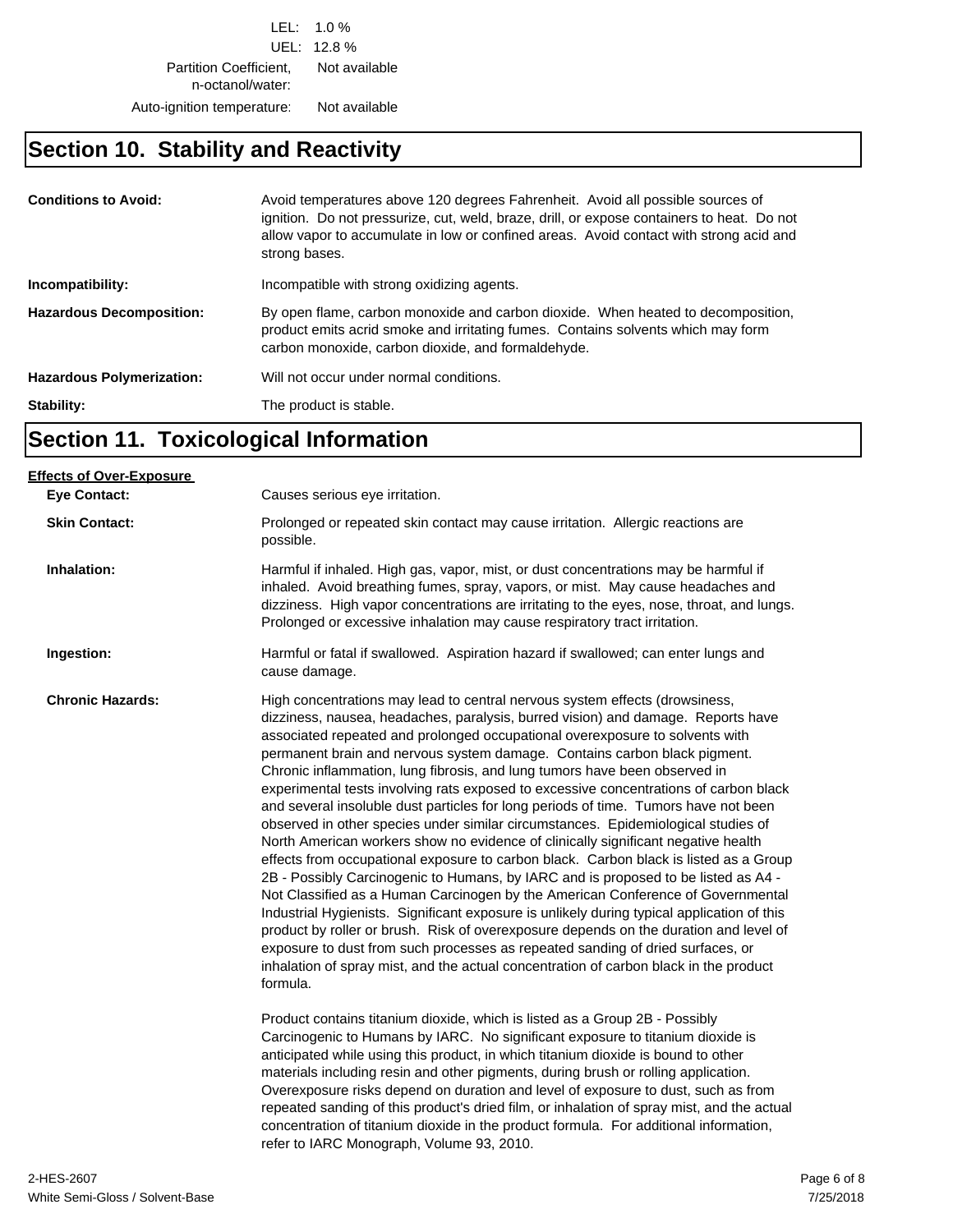**Primary Routes of Entry:** Eye contact, ingestion, inhalation, absorption through the skin, skin contact.

**Acute Toxicity Values:** Acute effects of this product have not been tested. Available data on individual components, if any, will be listed below.

#### **Section 12. Ecological Information**

**Ecological Information:** Product is a mixture of listed components.

#### **Section 13. Disposal Information**

**Disposal Considerations:** The generation of waste should be avoided or minimized wherever possible. Disposal of this product, solutions, and any by-products should at all times comply with relevant environmental protection regulations and waste disposal regulations, in addition to any local or regional restrictions which may be in effect. Surplus and non-recyclable products should be disposed of via a licensed waste disposal contractor. Waste should not be disposed of untreated to the sewer unless fully compliant with the requirements of all authorities with jurisdiction. Waste packaging should be recycled whenever possible. Incineration or landfill should only be considered when recycling is not feasible. Take care when handling empty containers as they may retain some residual product. Vapor from residue may create a flammable or explosive atmosphere within the used container. Do not expose empty containers to heat or sparks, and do not weld, cut, or grind used containers unless they have been thoroughly cleaned. Avoid contact of spilled material with soil, waterways, drains, and sewer systems.

#### **Section 14. Transport Information**

|                          | Domestic (US DOT) | <b>International (IMDG)</b> | Air (IATA) | Canada (TDG) |
|--------------------------|-------------------|-----------------------------|------------|--------------|
| <b>UN Number:</b>        | 1263              | 1263                        | 1263       | 1263         |
| <b>UN Shipping Name:</b> | Paint             | Paint                       | Paint      | Paint        |
| <b>Hazard Class:</b>     | 3                 | 3                           | 3          | 3            |
| <b>Packing Group:</b>    | Ш                 | Ш                           | Ш          |              |
| <b>Limited Quantity:</b> | Yes               | Yes                         | Yes        | Yes          |

**Special Considerations:** The presence of a shipping description for a particular mode of transport does not indicate that the product is packaged suitably for that mode of transport. All packaging should be reviewed for suitability prior to shipment, so that compliance with applicable regulations can be ensured. Compliance with all applicable regulations is the sole responsibility of the person offering the product for transport. Persons loading and unloading dangerous goods should be trained in all the risks associated with the substances at hand, and on all actions to be taken in case of an emergency situation.

#### **Section 15. Regulatory Information**

| <b>U.S. Federal Regulations</b><br><b>CERCLA - SARA Hazard</b><br>Category: | This product has been reviewed according to the EPA hazard categories promulgated by<br>Sections 311 and 312 of the Superfund Amendment and Reauthorization Act of 1986,<br>known as SARA Title III, and is considered to meet the following categories under<br>applicable conditions: |
|-----------------------------------------------------------------------------|-----------------------------------------------------------------------------------------------------------------------------------------------------------------------------------------------------------------------------------------------------------------------------------------|
|                                                                             | Fire Hazard, Acute Health Hazard, Chronic Health Hazard                                                                                                                                                                                                                                 |
| <b>SARA Section 313:</b>                                                    | This product contains the following substances subject to the reporting requirements of<br>Section 313 of Title III of the Superfund Amendment and Reauthorization Act of 1986 as<br>well as 40 CFR Section 372:                                                                        |